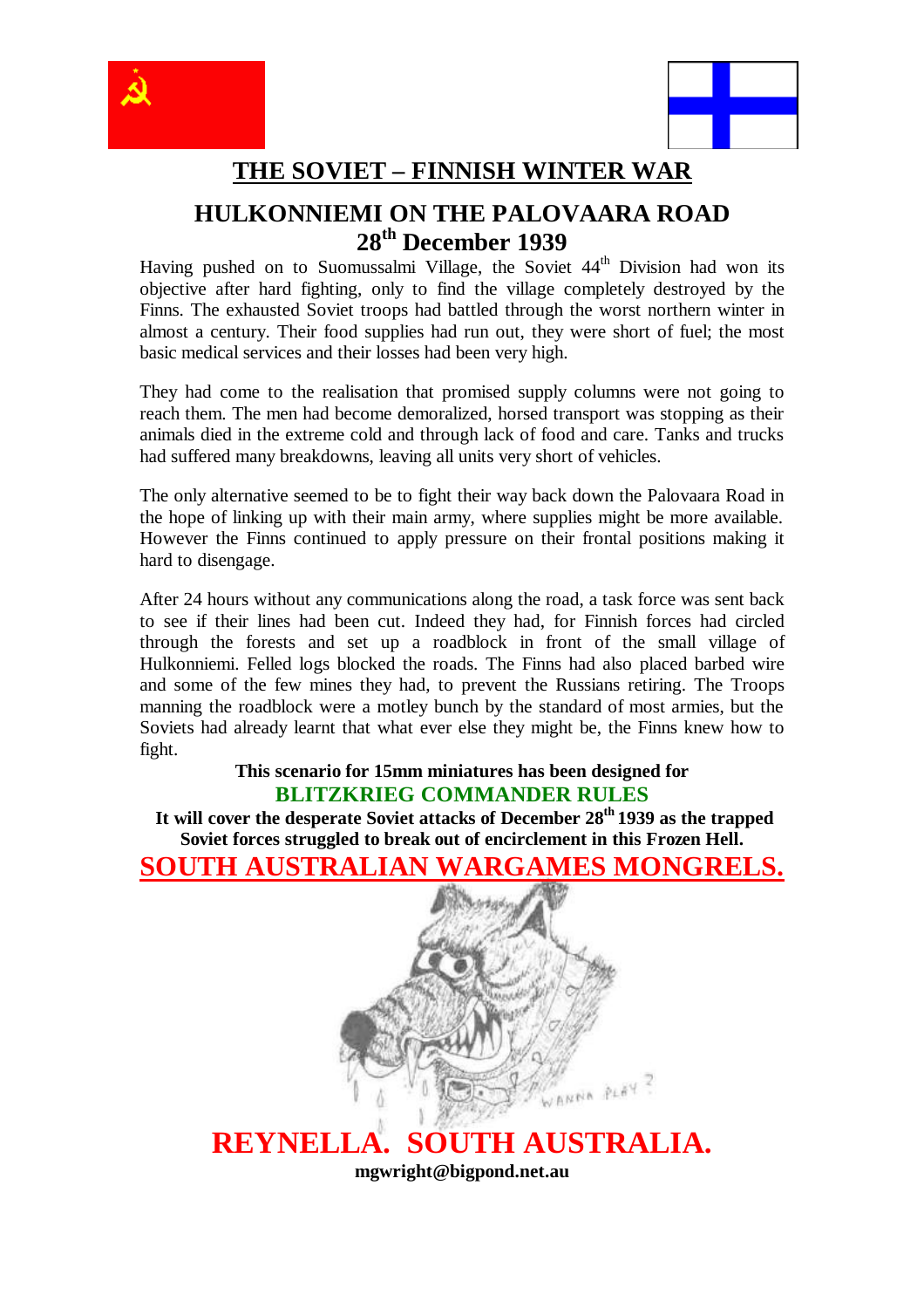

**CO.**  Colonel Mäkiniemi.

## **PPP6. (6th Bicycle Battalion.)**

HQ. 1 Base. Captain Juutilainen. 1 Medium Machine Gun. (3/50 hits 5) 1 Medium Mortar. (Captured) 2 Anti Tank bases. (Molotov cocktail) (2/1 hits 2) 1 st Company. (Operating as Ski troops) 3 Bases. (4/30 hits 6) 2<sup>nd</sup> Company. (Operating as Ski troops) 3 Bases. (4/30 hits 6) 3 rd Company. (Bicycles & Skis) 3 Bases. (4/30 hits 6) Engineers. (Ski troops with sled) 1 Base. (3/30 hits 6)

### **LIGHT COMPANY HALILA.**

HQ. 1 Base. (Captain Paavola) 3 Bases Reconnaissance Ski Troops. (3/30 hits 4) 1 Ski anti tank base. (Logs, Molotov cocktails) (2/1 hits 2) 1 Medium machinegun. (3/50 hits 5)

### **GUN COMPANY 5.**

Battery HQ. (Major Kylanmaki) 1 Forward Observer + telephone line. 2 x 76.2mm field guns. (Pulitov) (2/ direct fire to visibility.) These guns have no anti tank rounds. Count as –1 on hits. **3 HE. 1 SMOKE.**

**53rd PST-J.** (Anti tank platoon) 1 x 37mm anti tank gun. (Captured) 1 x anti tank rifle base. (2/20 hits 3)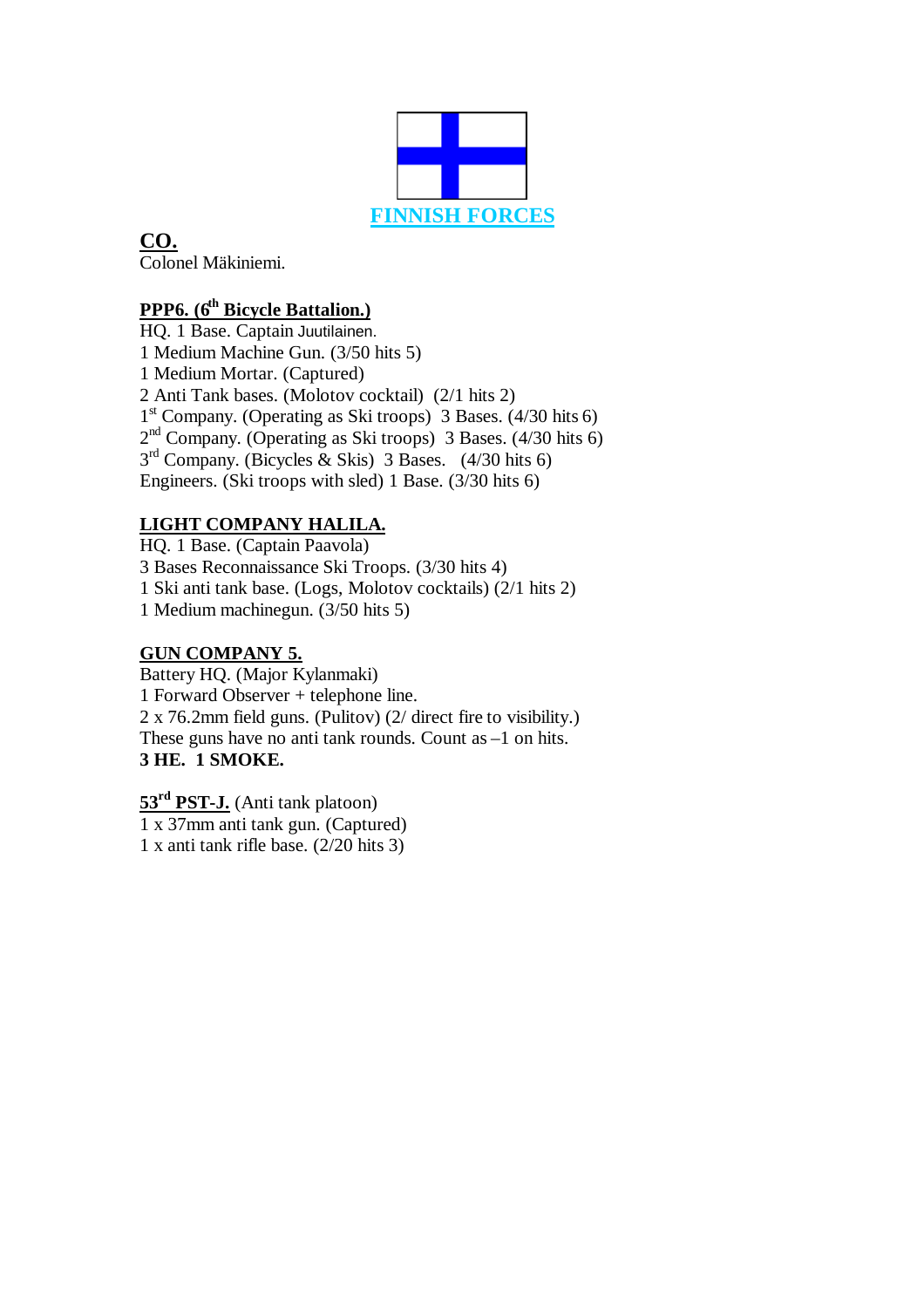

# **44th Division task group.**

CO. Colonel Marekov. 1 Base.

### **144th Infantry Regiment.**

HQ. 1 Base. Lt.Colonel Basarinok.

1<sup>st</sup> Battalion. 3 companies but battalion is at half strength. 1 x 76.2mm Inf. gun.  $2<sup>nd</sup>$  Battalion.3 companies, but battalion is at  $2/3<sup>rd</sup>$  strength. One MMG. 1 Mortar.  $3<sup>rd</sup>$  Battalion.3 companies, but battalion is at  $2/3<sup>rd</sup>$  strength. One MMG. 1 Mortar. Total for regiment, 1 HQ base, 17 bases of infantry, 1 x IG, 2 x MMG. 2 Mortars.

### **Tank Battalion.**

1 HQ. Major Miokovic. With FAI armoured car.

1<sup>st</sup> Company. 2 x T28E.

 $2<sup>nd</sup>$  Company. 3 x T26S + 1 x OT26.

3<sup>rd</sup> Company. 2 x BT-5 tanks.

### **Light Tank Reconnaissance Company.**

1 x BA-6 Radio version, as HQ. Captain Soulow. 3 x T37 light tanks.

3 Bases of reconnaissance infantry with Komsomolets carriers.

### **Anti Tank Company.**

Under the direct command of Task Group CO. 3 x 45mm guns with Komsomolets tractors.

### **Artillery Battery.**

1 x FAO base. 76mm Divisional guns  $x$  2. Horse tow.  $4 \times$  HE. No smoke. 122mm M07/22 Howitzers x 2. Horse tow. 3 x HE. 1 Smoke.

### **AIR SUPPORT.**

2 x I-16 or I-15 strafing attacks.

**The force has 9 Moves in which to break the Finnish roadblock.**